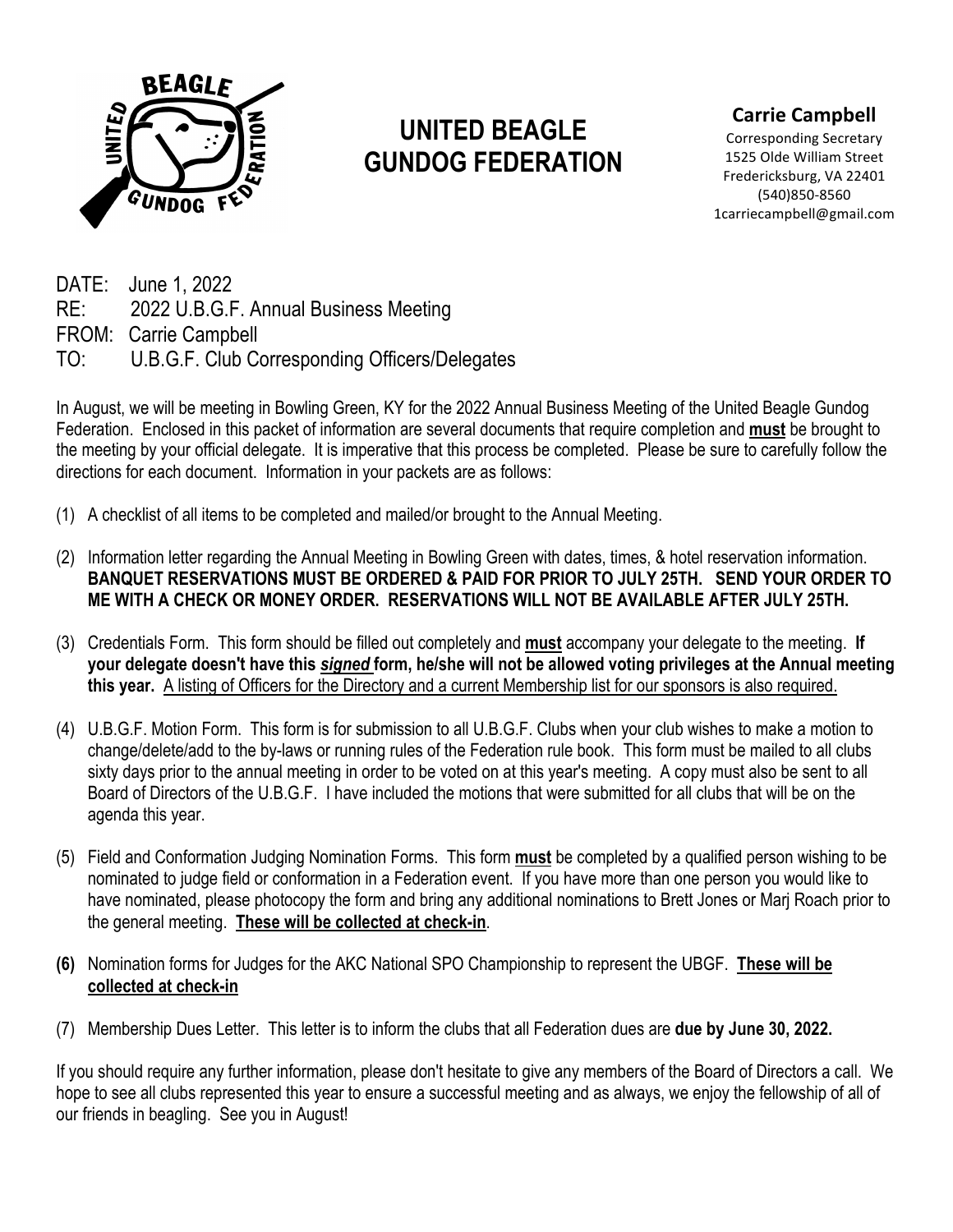

# **2022 ANNUAL BUSINESS MEETING** AUGUST 5 & 6, 2022 BOWLING GREEN, KENTUCKY

**PLACE:** HOLIDAY INN UNIVERSITY PLAZA HOTEL & SLOAN CONVENTION CENTER 1021 WILKINSON TRACE -- BOWLING GREEN, KY 42103 (EXIT #22 ON I-65 & Hwy 231 INTERCHANGE, west 2 miles to Stoplight #3 turn right (Wilkinson Trace) and hotel will be ahead on your left.)

#### **DATES & TIMES:**

UBGF BOARD OF DIRECTORS MEETING – OPEN TO ALL UBGF MEMBERS – AUGUST 5, 2022– 6:00 PM (closes at 7:00pm)

MEETING - AUGUST 6th, 8-5 (LOCAL TIME)

BANQUET - AUGUST 6TH 6:OO PM – BANQUET MEAL TICKETS MUST BE PRE-ORDERED BEFORE JULY 25, 2022

AWARDS PRESENTATION – AUGUST 6TH 7:30 PM

MEETING - AUGUST 7TH, 8 – NOON

**ROOM RATES:** \$103 (13.42%TAX) A NIGHT (UP TO 4 PEOPLE PER ROOM) Room rate only guaranteed until July 11, 2022. AFTER THAT DATE THIS RATE WILL NOT BE HONORED!!!! AND THERE MAY NOT BE ANY MORE ROOMS AVAILABLE.

**HOTEL AMENITIES:** 218 Rooms, large indoor pool, whirlpool, saunas, exercise room, game room, gift shop.

**BANQUET:** All You Can Eat Buffet and Cash Bar \$26.00 per person, children 4 and under are free. After the dinner and prize give-away, there will be a time for you to enjoy music (karaoke) and dancing.

**RESERVATIONS:** Call 1-270-745-0088 or (800) HOLIDAY. 60 rooms are blocked until July 11, 2022. Make your reservations today.

> FOR MORE INFORMATION, CONTACT Carrie Campbell, UBGF Corresponding Secretary (540) 850-8560 1carriecampbell@gmail.com

THE U.B.G.F. WOULD WELCOME ANY PRIZE DONATIONS THAT YOUR CLUB WOULD LIKE TO DONATE TO THE PRIZE GIVE-AWAY PORTION OF THE BANQUET. PLEASE SEND THEM WITH YOUR DELEGATE

Club packets are available on the website www.ubgf.org

PROUDLY SPONSORED BY NESTLE PURINA AND GARMIN

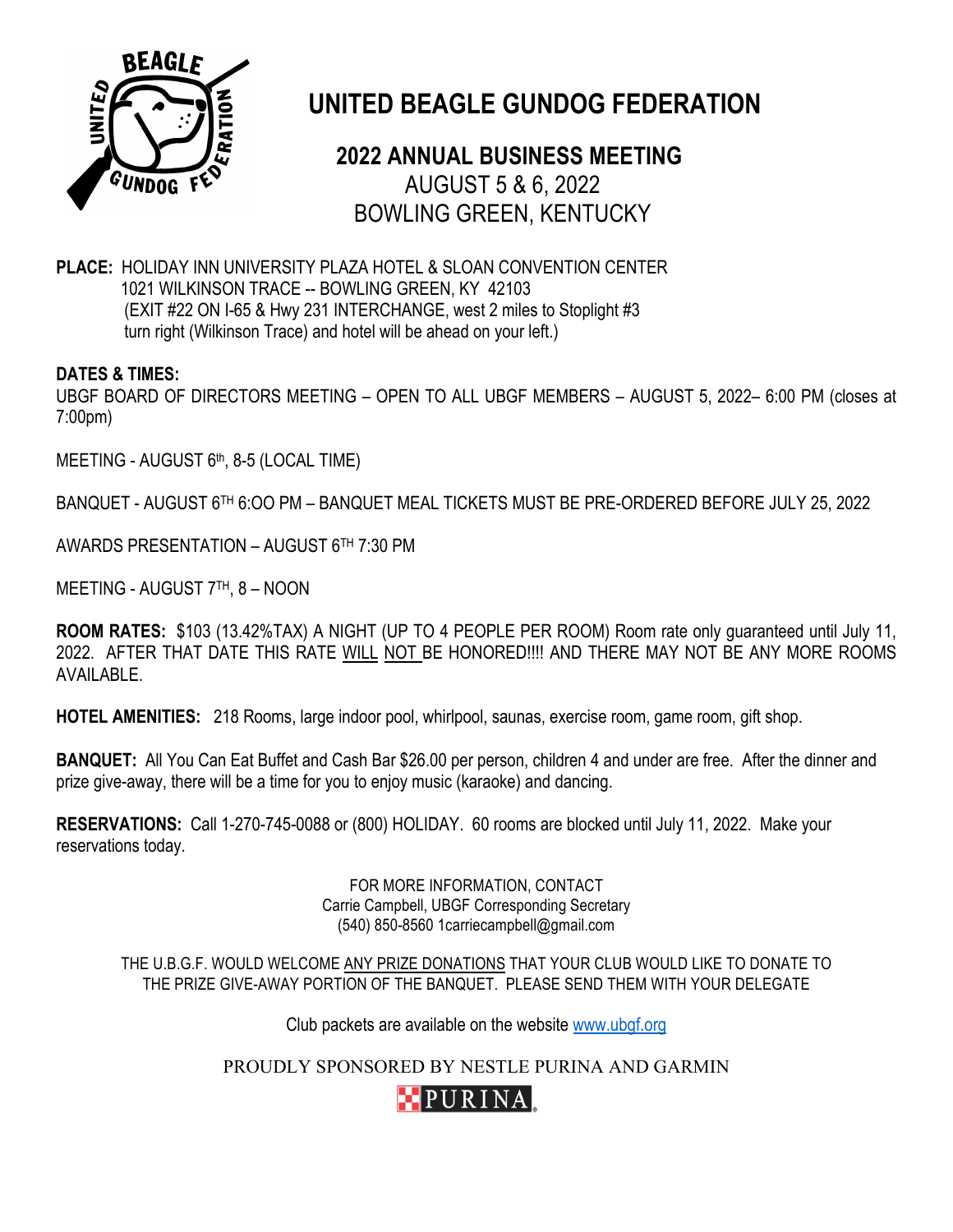

**Carrie Campbell**

Corresponding Secretary 1525 Olde William Street Fredericksburg, VA 22401 (540)850-8560 1carriecampbell@gmail.com

# **CHECKLIST FOR ANNUAL MEETING**

\_\_ 1. Credentials form with all appropriate signatures (including email address)

2. Hotel reservations made prior to July 11, 2022 to guarantee group rate and insure that you have a room. **Banquet reservations have been ordered prior to July 25, 2022.**

\_\_ 3. Dues have been mailed to the Treasurer (preferred) or brought to meeting.

\_\_ 4. Field judges forms have been filled out completely, signed by the applicant and will be turned in at check-in.

5. Conformation judges forms have been filled out completely, signed by the applicant and will be turned in at check-in.

\_\_ 6. AKC Field Judges forms have been filled out completely, signed by the applicant and will be turned in at check-in.

\_\_ 7. Field Trial Dates form has been completed and sent to Second Vice-President. Please bring a photo copy of this form to the annual meeting and submit at check-in.

\_\_ 8. If you have not done so yet this year, please provide the officer information sheet along with a copy of your club's membership list.

\_\_ 9. If your club is willing, please consider bringing two door prizes for the banquet on Saturday night.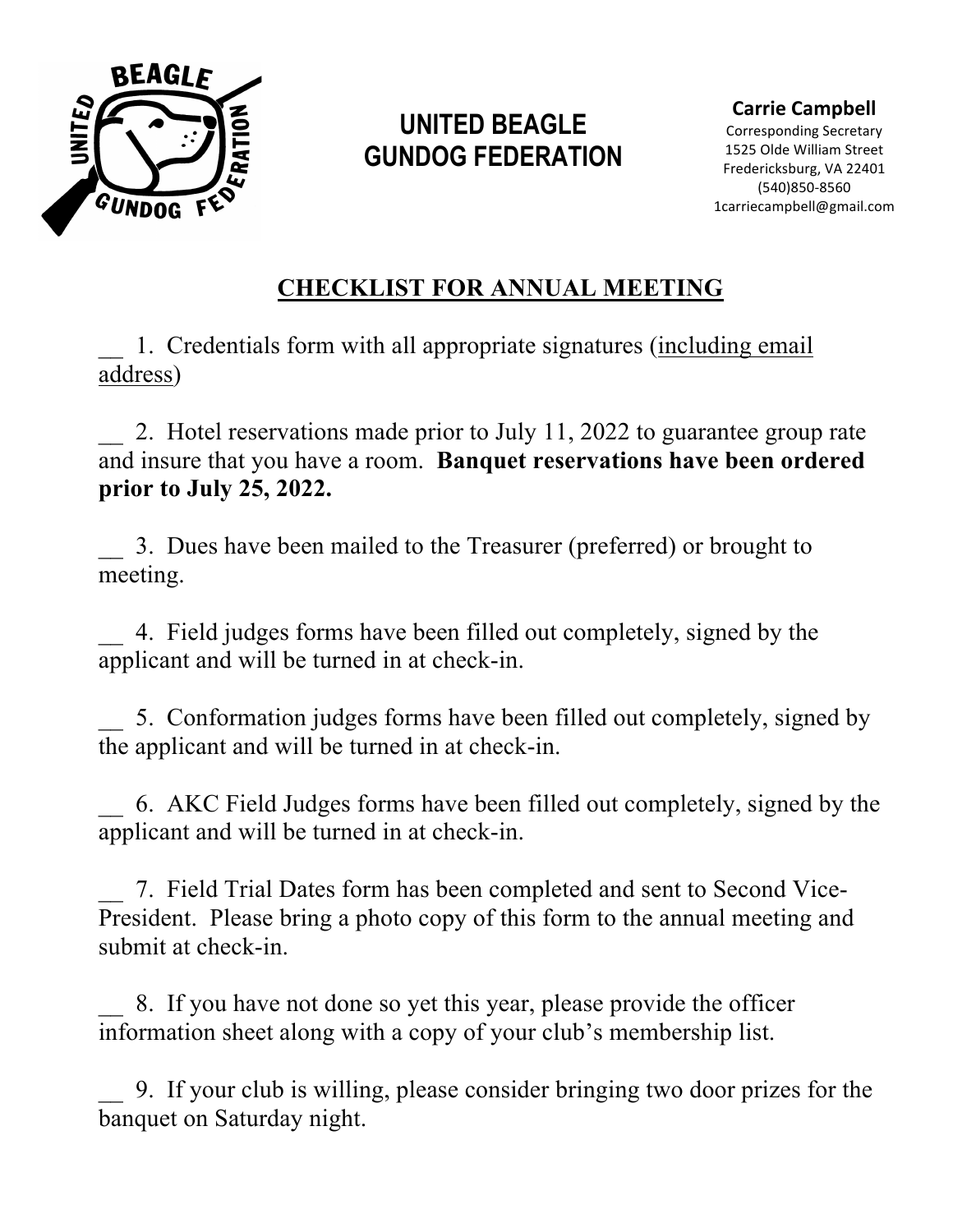

Corresponding Secretary 1525 Olde William Street Fredericksburg, VA 22401 (540)850-8560 1carriecampbell@gmail.com

June 1, 2022

Dear Club President,

July 1, 2022 will mark the beginning of the 2022-2023 fiscal year for the United Beagle Gundog Federation. Membership dues are now due for the coming year. Please forward the following information to the Treasurer of your club. Please follow-up with your treasurer to ensure this letter is handled appropriately.

The annual dues are \$100.00 and are **due June 30th, 2022.** To ensure that your club retains their membership with the Federation and allows your club to retain voting privileges at this year's Annual Meeting, please **remit your check or money order made out to the UBGF Treasurer, Sue James, 313 Berry Run Road, Sutton, West Virginia 26601. You may choose to use the website at www.ubgf.org/shop/ to pay your dues online with a credit card.**

If your club should have any questions or problems regarding your dues, please don't hesitate to give me a call.

In Beagling,

Carrie Campbell Corresponding Secretary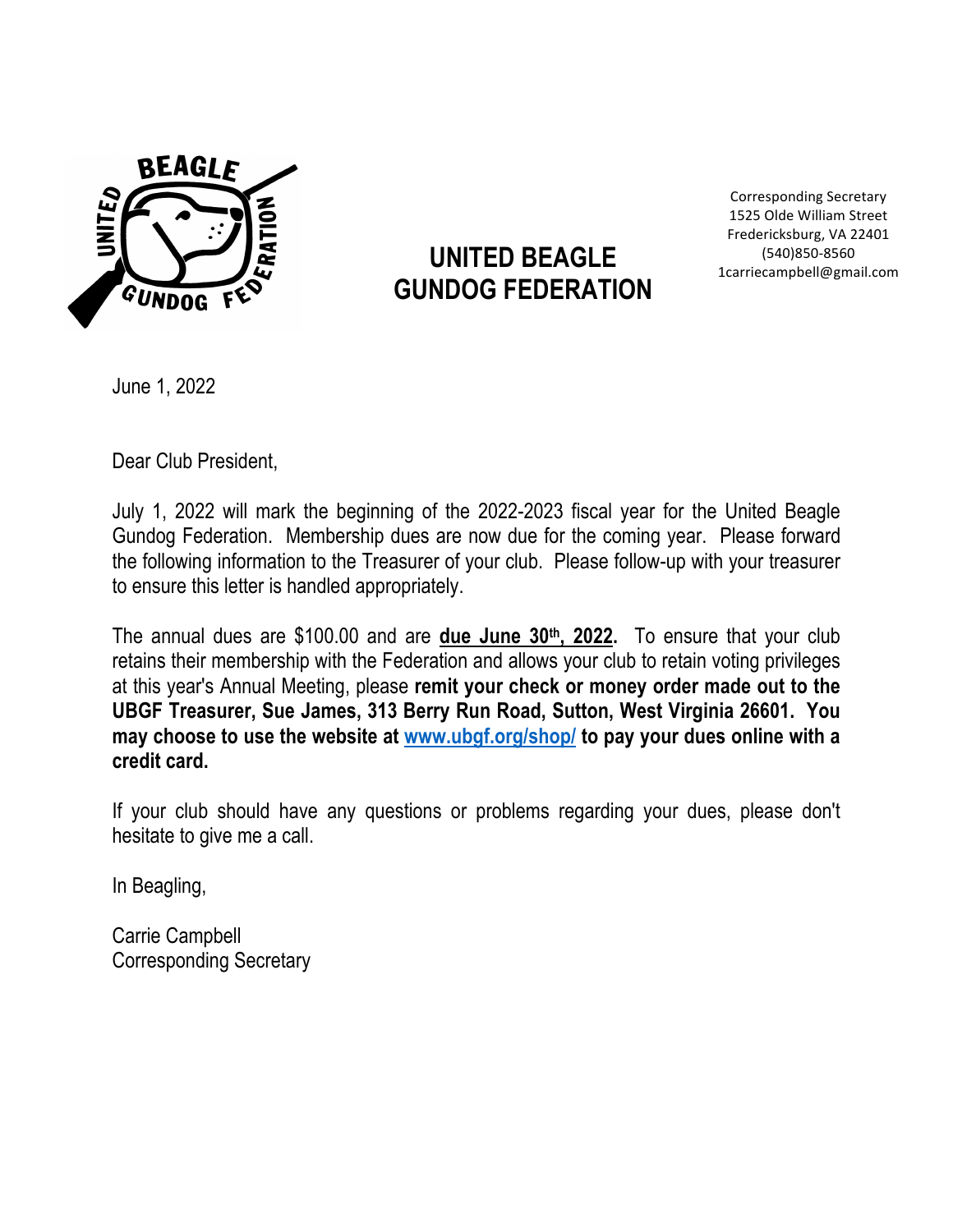### **UNITED BEAGLE GUNDOG FEDERATION 2022 ANNUAL BUSINESS MEETING**

# **CREDENTIALS**

| Name of Club:                                                                                                                               |
|---------------------------------------------------------------------------------------------------------------------------------------------|
| President's Signature:                                                                                                                      |
| Secretary's Signature:                                                                                                                      |
| 1. Verification of credentials for the following club representative:                                                                       |
|                                                                                                                                             |
| Official Observer:                                                                                                                          |
| Official Observer:                                                                                                                          |
| 2. Nominations for U.B.G.F. Board of Director positions. Acceptance signature is<br>required if nominee will not be present at the meeting. |
| NOMINEE FOR PRESIDENT:                                                                                                                      |
| Acceptance signature:                                                                                                                       |
|                                                                                                                                             |
| Acceptance signature:                                                                                                                       |
|                                                                                                                                             |
| Acceptance signature:                                                                                                                       |
|                                                                                                                                             |
| Acceptance signature:                                                                                                                       |
| NOMINEE FOR RECORDS CO-ORDINATOR:                                                                                                           |
| Acceptance signature:                                                                                                                       |
|                                                                                                                                             |
| <b>DIE LEIGH</b>                                                                                                                            |

#### **NOTE: THIS FORM MUST ACCOMPANY YOUR DELEGATE TO THE ANNUAL MEETING OR MAY BE SENT IN TO MARJ ROACH.**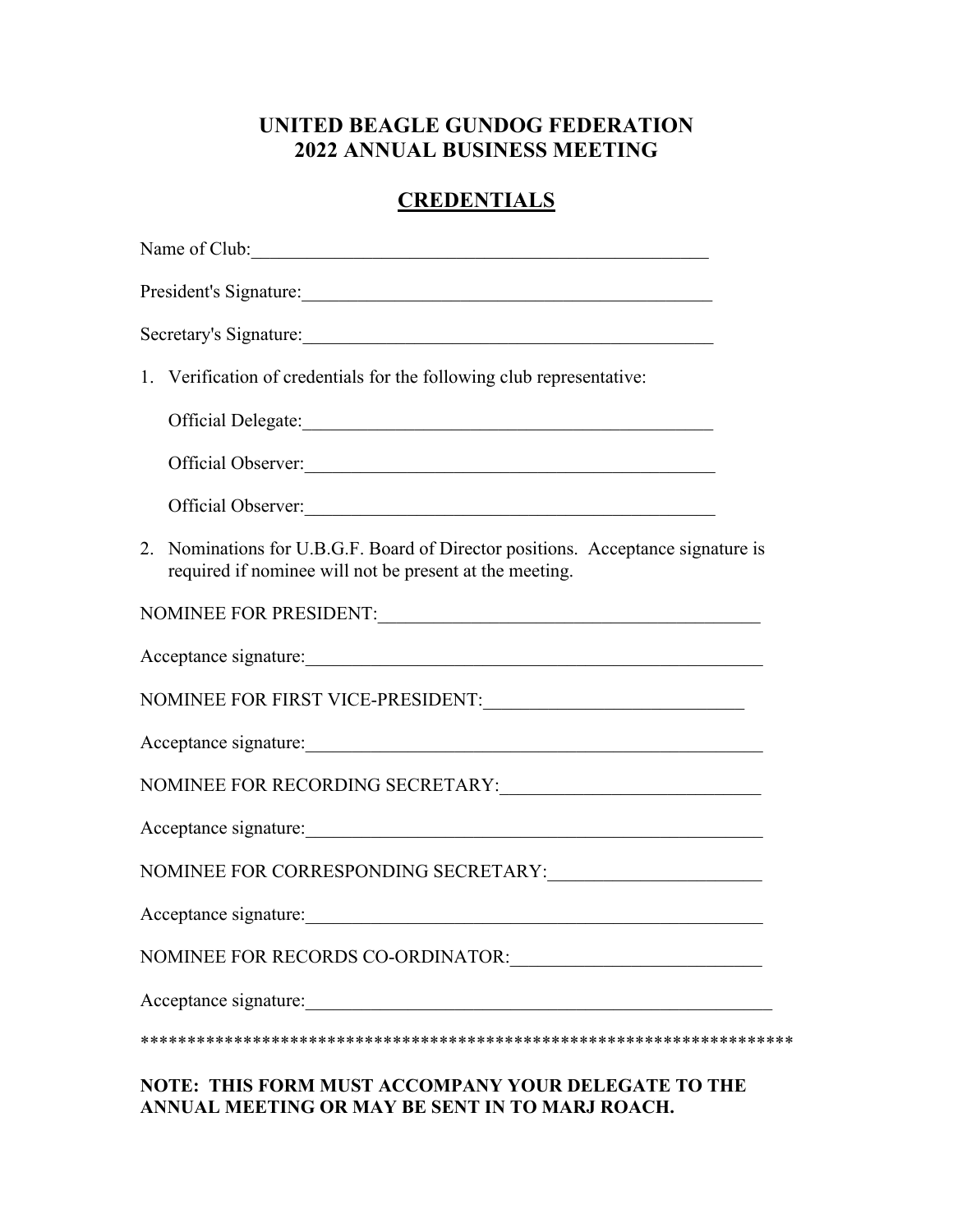

**Danny Gordon**  2<sup>nd</sup> Vice President 21618 State Hwy N Leopold, MO 63760 (573)270-0379

#### APPLICATION FOR UBGF FIELD TRIAL DATES

Please provide UBGF Field Trial Dates from **November 6, 2022 Through November 1, 2023**

|                                                                                        | REPRESENTATIVE:                                                                                 |  |
|----------------------------------------------------------------------------------------|-------------------------------------------------------------------------------------------------|--|
|                                                                                        |                                                                                                 |  |
|                                                                                        |                                                                                                 |  |
|                                                                                        |                                                                                                 |  |
|                                                                                        |                                                                                                 |  |
| <b>Check Boxes:</b>                                                                    | Check boxes:                                                                                    |  |
| License Trial $( )$ ; Plan B $( )$                                                     | License Trial $( )$ ; Plan B $( )$                                                              |  |
| $4 \text{ Classes}$ ( ); $2 \text{ Classes}$ ( )                                       | 4 Classes ( ); 2 Classes ( )                                                                    |  |
|                                                                                        |                                                                                                 |  |
| <b>Check Boxes:</b>                                                                    | Check boxes:                                                                                    |  |
| License Trial $( )$ ; Plan B $( )$<br>$4 \text{ Classes}$ ( ); $2 \text{ Classes}$ ( ) | $4 \text{ Classes}$ ( ); $2 \text{ Classes}$ ( )                                                |  |
|                                                                                        | DERBY DATE:                                                                                     |  |
|                                                                                        | Check boxes:                                                                                    |  |
|                                                                                        | 4 Classes ( ); 2 Classes ( )                                                                    |  |
| TWO COUPLE PACK DATE(S):                                                               | Master Hunt Test $(AKC)$ ( ) UBGF Qualifier Only ( )                                            |  |
| Club $#1$ – being the closest, etc.                                                    | PLEASE LIST THE CLOSEST UBGF CLUBS that your club is likely to conflict field trial dates with: |  |
|                                                                                        | $CLUB$ #2                                                                                       |  |
| $CLUB$ #3                                                                              | $CLUB$ #4                                                                                       |  |

Thanks for your cooperation!!!

*Please bring to Annual Meeting or mail to Second Vice-President at address above.*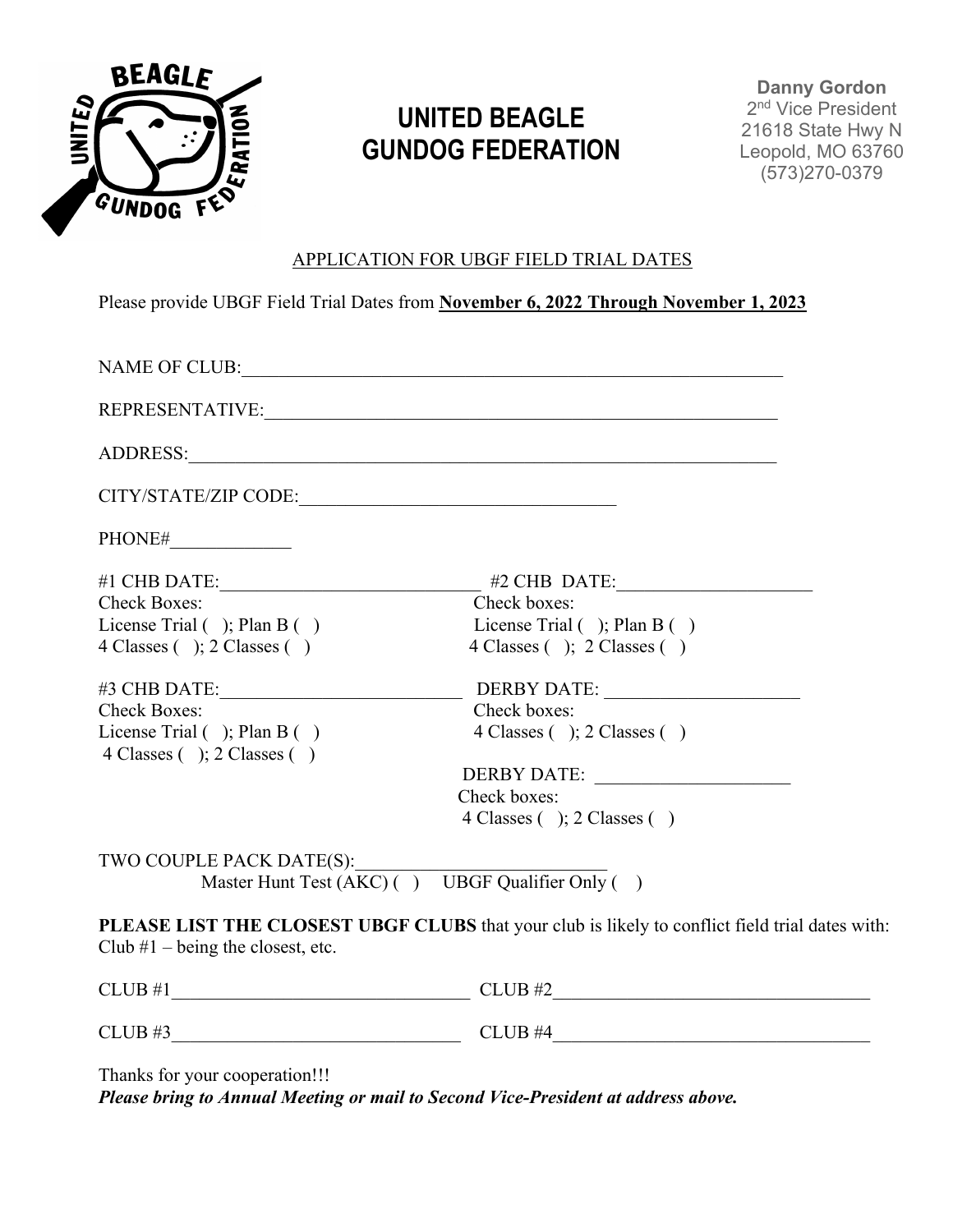

# **FIELD JUDGE NOMINATION/INFORMATION FORM**

This information form must be completed, signed and presented at the Annual Meeting by the voting delegate. This completed form will serve as authorized acceptance to the Federation by the nominee to act as a judge at a National Run-Off. Anyone completing this form needs to be prepared to serve a total of two days if the class is carried over to the following day, at any of our national events.

| Name of Club submitting nomination: Name of Club Submitting of Club Submitting of Club Submitting of Club Submitting of Club Submitting of Club Submitting of Club Submitting of Club Submitting of Club Submitting of Club Su |  |  |  |
|--------------------------------------------------------------------------------------------------------------------------------------------------------------------------------------------------------------------------------|--|--|--|
| The following is to be completed by the individual being nominated:                                                                                                                                                            |  |  |  |
|                                                                                                                                                                                                                                |  |  |  |
|                                                                                                                                                                                                                                |  |  |  |
| THE ADDRESS MUST BE FILLED IN COMPLETELY ALONG WITH A PHONE NUMBER !!!!                                                                                                                                                        |  |  |  |
|                                                                                                                                                                                                                                |  |  |  |
| Have you judged any previous National Run-Off's? Yes ________ No _______ When:_______________                                                                                                                                  |  |  |  |
| If yes, state whether you judged All-Age or Derby ______________________________                                                                                                                                               |  |  |  |
| Have you judged any Licensed Trials? Yes _________ No ________ If yes, how many?                                                                                                                                               |  |  |  |
| Please indicate most recent license trial you judged and what year? ________________________________                                                                                                                           |  |  |  |
|                                                                                                                                                                                                                                |  |  |  |
|                                                                                                                                                                                                                                |  |  |  |
| Please give a brief statement on why you would like to judge a National event: ______________________________                                                                                                                  |  |  |  |
|                                                                                                                                                                                                                                |  |  |  |
| Which class(s) would you like to judge? 13" Female _______________ 15" Female ____________                                                                                                                                     |  |  |  |
| Signature of nominee                                                                                                                                                                                                           |  |  |  |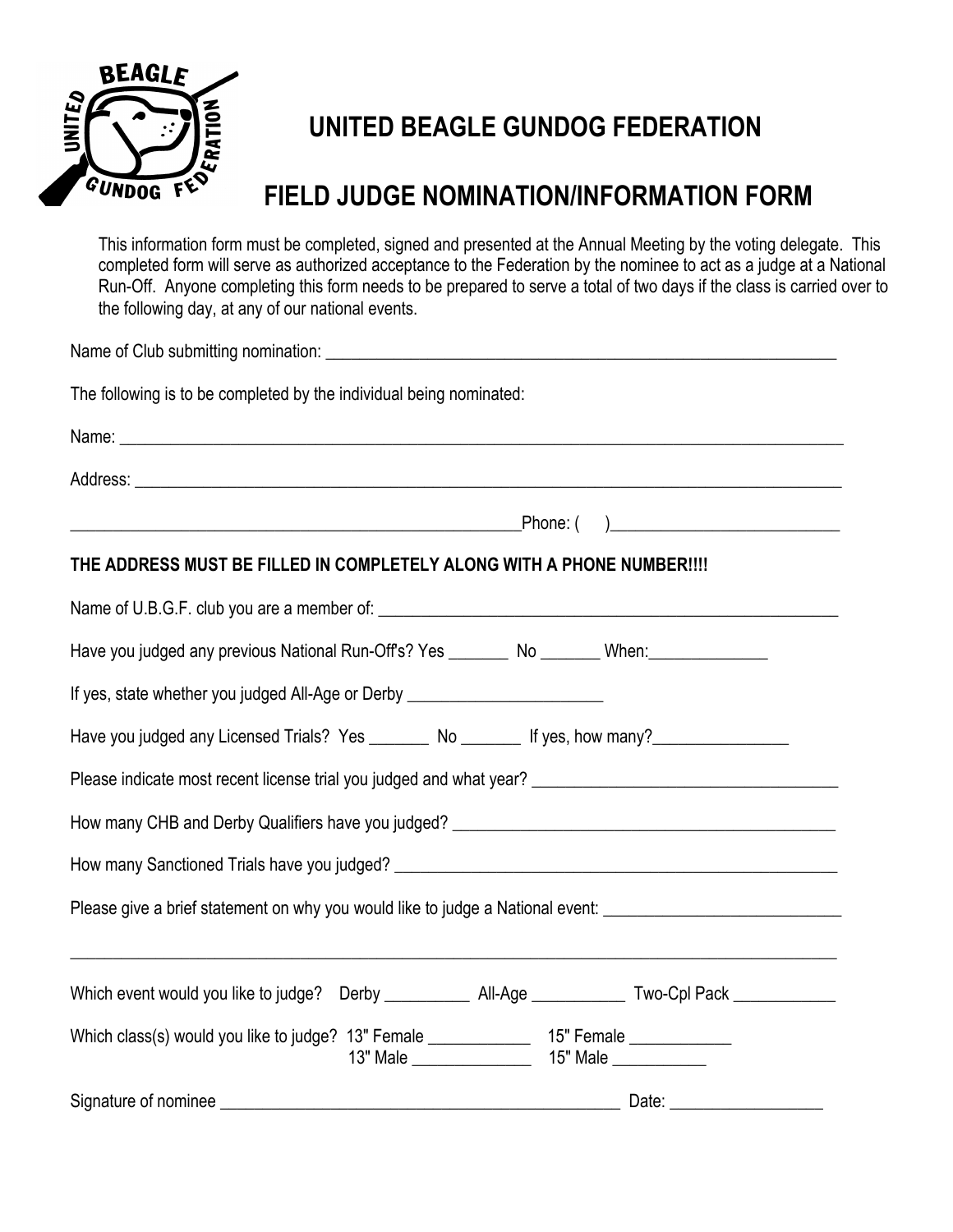### U.B.G.F. CONFORMATION JUDGE NOMINATION/INFORMATION FORM

This information form must be completed, signed and presented at the Annual Meeting by the voting delegate. This completed form will serve as authorized acceptance to the Federation by the nominee to act as a judge at a National Run-Off.

Name of club submitting nomination: The following is to be completed by the individual being nominated: Name: Address: Phone Number: Name of U.B.G.F. club of which you are a member: Have you judged any previous National Run-Off's? Yes No If yes, state whether you judged All-Age or Derby and year(s) judged: Have you attended a U.B.G.F. Conformation Seminar? Yes No How many CHB and Derby Qualifiers have you judged in the last two years? Are you now or have you ever been an AKC Licensed Show Judge? Yes No

If yes, please give a brief description of the breed and how long you've been involved with conformation shows.

| Comments: |           |  |
|-----------|-----------|--|
|           |           |  |
|           |           |  |
|           | Signature |  |
|           | Date      |  |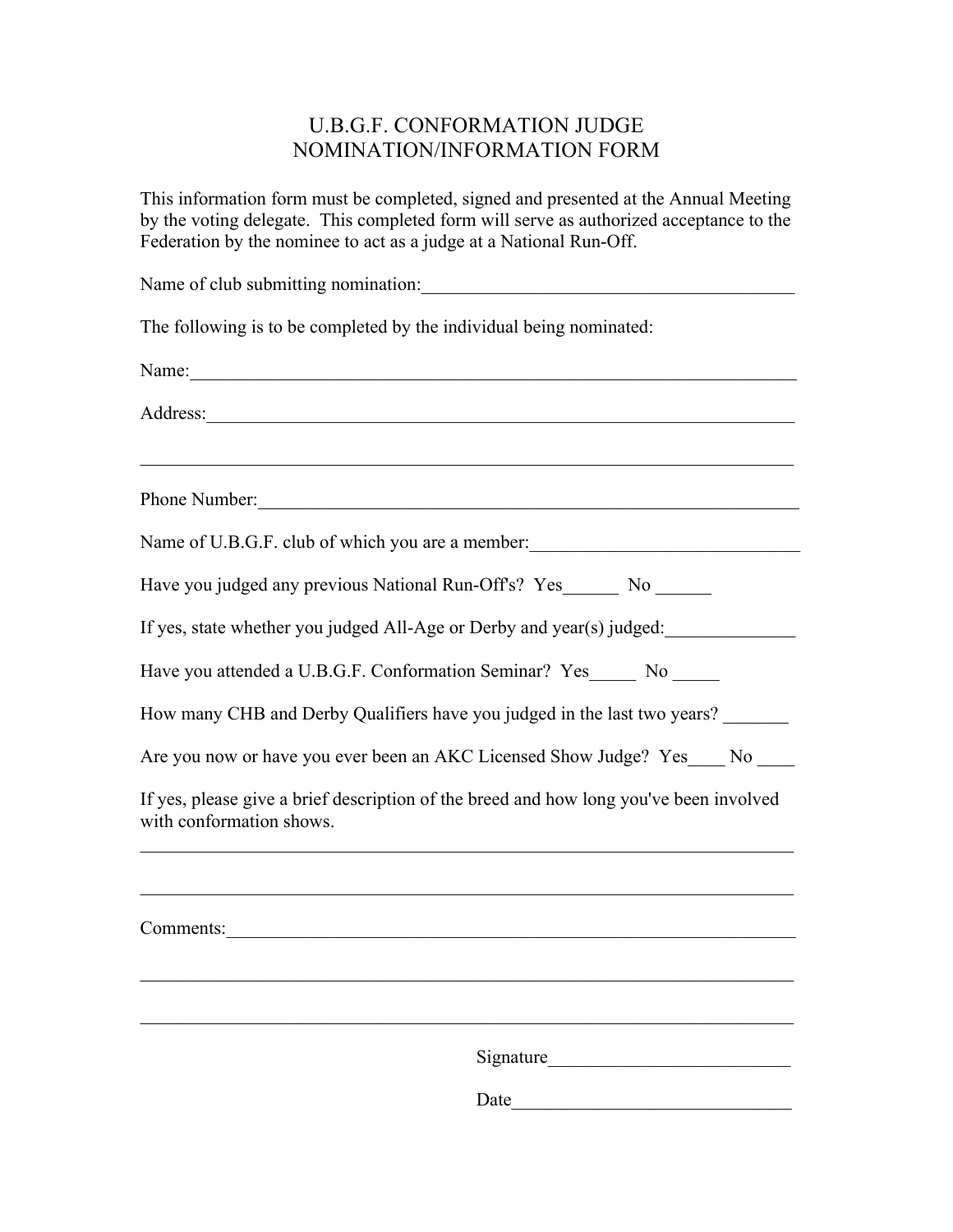

# **AKC NATIONAL SPO FIELD JUDGE NOMINATION/INFORMATION FORM**

This information form must be completed, signed and presented at the Annual Meeting by the voting delegate. This completed form will serve as authorized acceptance to the Federation by the nominee to act as a judge at the AKC SPO National Run-Off.

Name of Club submitting nomination:

#### **The following is to be completed by the individual being nominated**:

| Have you judged any previous UBGF National Run-Off's? Yes ___ No ___                                 |  |  |  |
|------------------------------------------------------------------------------------------------------|--|--|--|
| Have you judged 10 Licensed Trials? Yes __________ No ________                                       |  |  |  |
|                                                                                                      |  |  |  |
|                                                                                                      |  |  |  |
| Please give a brief statement on why you would like to judge a National event: _____________________ |  |  |  |
|                                                                                                      |  |  |  |
| Which class(s) would you like to judge? 13" Female _______________ 15" Female _____________          |  |  |  |
|                                                                                                      |  |  |  |
|                                                                                                      |  |  |  |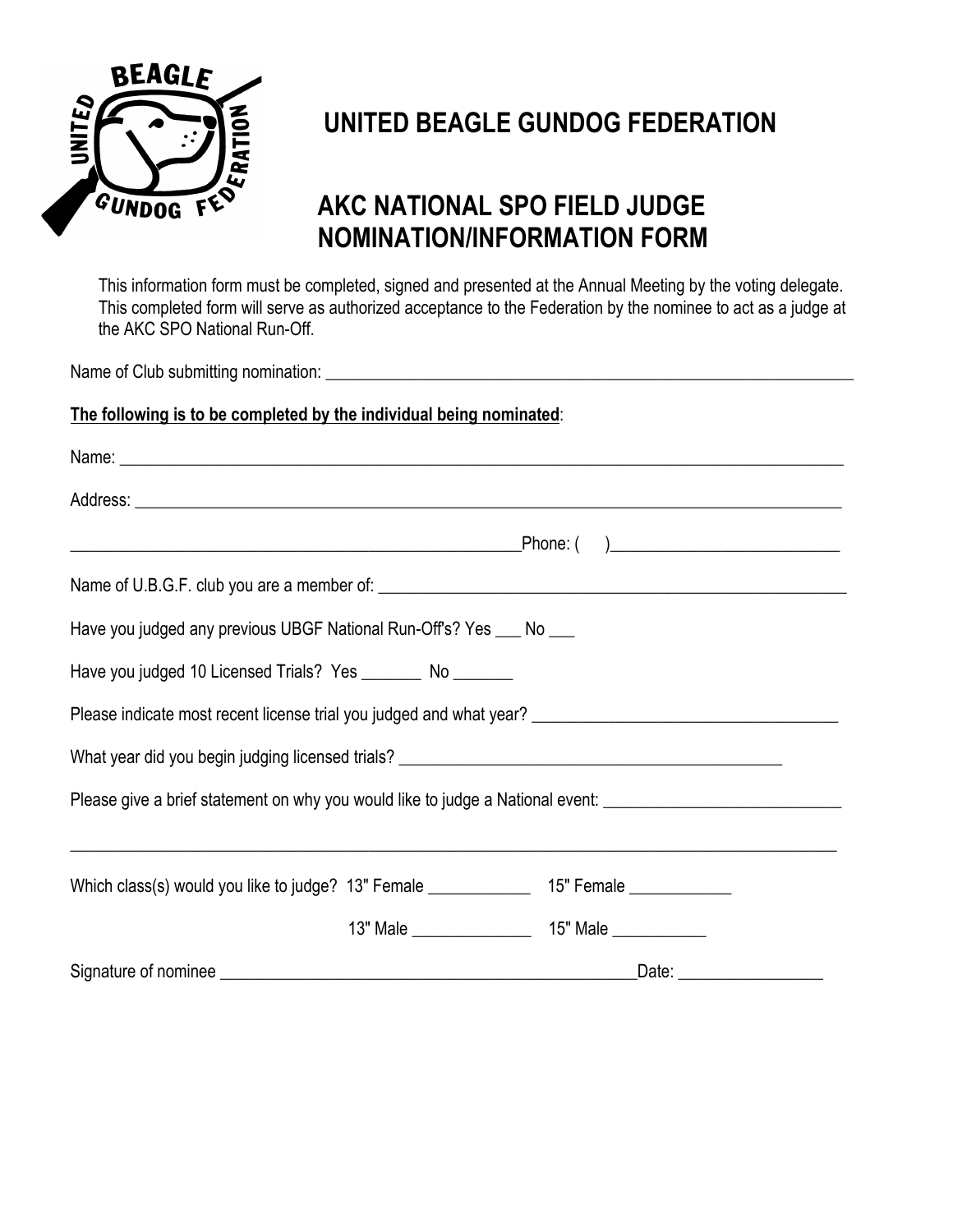### MOTION FORM

| Club making motion:                                                                                                                                                                                                |                                                             |  |
|--------------------------------------------------------------------------------------------------------------------------------------------------------------------------------------------------------------------|-------------------------------------------------------------|--|
|                                                                                                                                                                                                                    |                                                             |  |
| Specify present rule being changed/added to (Example: Article #, Section)                                                                                                                                          |                                                             |  |
| Proposed Motion:                                                                                                                                                                                                   |                                                             |  |
| <u> 1989 - Jan James James James James James James James James James James James James James James James James J</u>                                                                                               |                                                             |  |
|                                                                                                                                                                                                                    | <u> 1989 - Johann Stoff, amerikansk politiker (d. 1989)</u> |  |
|                                                                                                                                                                                                                    |                                                             |  |
| Comments Pertaining to Motion Change: Manual Allen Motion Change:                                                                                                                                                  |                                                             |  |
|                                                                                                                                                                                                                    |                                                             |  |
| Signatures: Club President Club Secretary                                                                                                                                                                          |                                                             |  |
| *** A COPY OF THIS MOTION MUST BE SENT TO ALL CURRENT<br>OFFICERS OF THE UNITED BEAGLE GUNDOG FEDERATION.<br>PLEASE REFER TO THE LATEST EDITION OF THE FEDERATION<br>DIRECTORY FOR CURRENT OFFICERS AND ADDRESSES. |                                                             |  |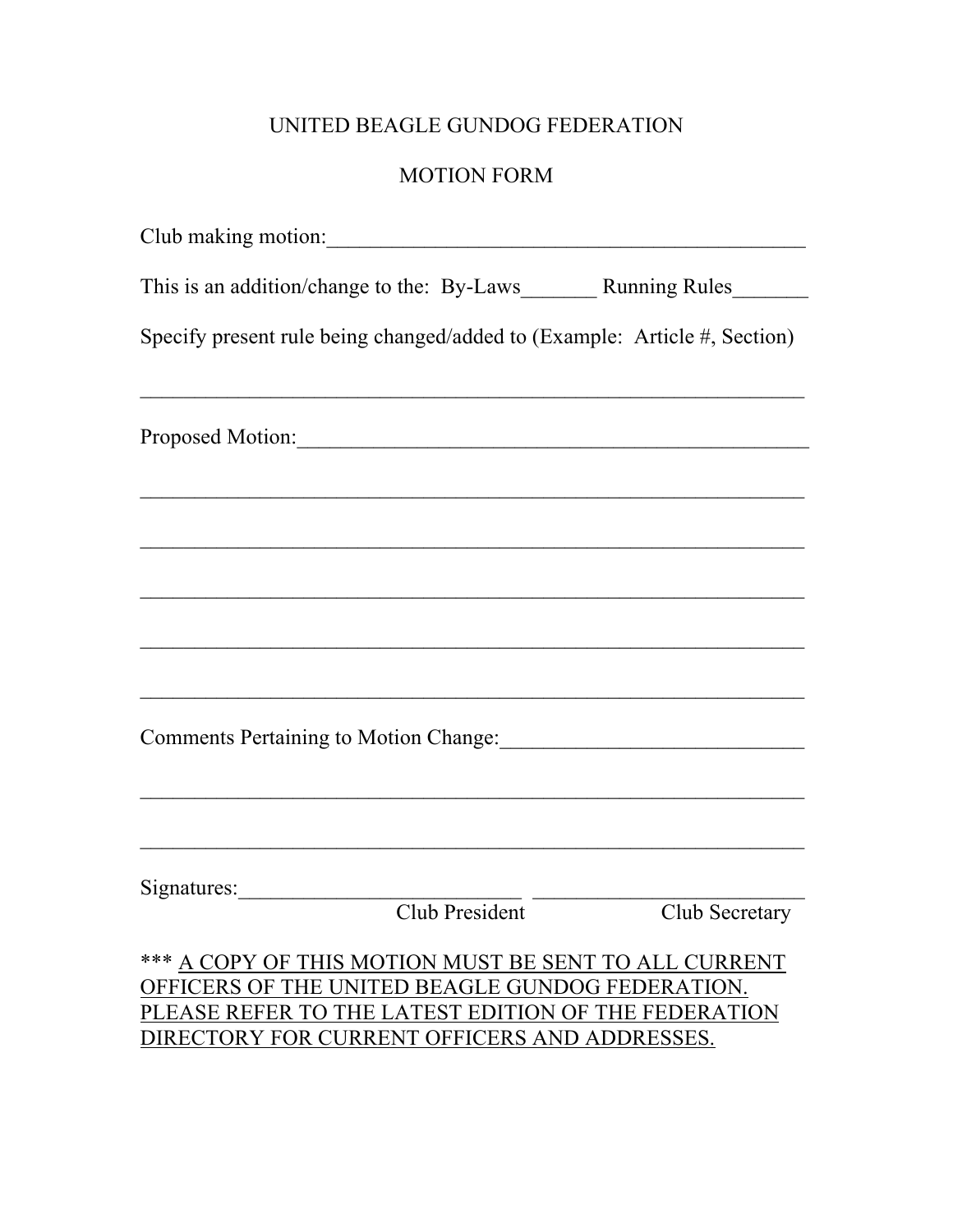## **UBGF SOUTHEAST REGIONAL ALL AGE & DERBY RUN-OFF**

## **POLICIES & GUIDELINES**

### **SANCTION:**

- MUST BE SANCTIONED BY THE UBGF
- MUST FOLLOW UBGF RULES & STANDARDS
- WILL BE OPENED TO ALL UBGF MEMBERS *(no pre-qualification)*

### **SOUTHEAST REGION CLUBS:** (*MUST BE UBGF CLUB IN FULL STANDING WITH THE UBGF)*

- CLUBS WILL BE ELIGIBLE TO APPLY FOR HOSTING & PARTICIPATE IN JUDGE NOMINATIONS & SELECTION BY VOTE IF LOCATED IN THE FOLLOWING STATES;

*Virginia, North Carolina, South Carolina, Georgia & Florida*

#### **HOST CLUB/LOCATION:**

- SOUTHEAST ELIGIBLE CLUBS CAN APPLY TO THE UBGF BOARD OF DIRECTORS WITH APPLICATION (*posted on UBGF Webpage*)
- ALL AGE SE RUN-OFF HOST WILL BE AWARDED BY THE UBGF BOARD OF DIRECTORS EVERY 3 YEARS (*host club chosen will have 3 year term to hold event)*
- SE DERBY WILL BE AWARDED YEARLY UNTIL OTHERWISE APPROVED FOR 3 YEAR EVENT BY THE UBGF

#### **HOST CLUB JUDGE SELECTION**

- MUST CONTACT ALL SOUTH EAST ELIGIBLE UBGF CLUBS AND POST VIA SOCIAL MEDIA 120 DAYS IN ADVANCE REQUESTING JUDGE NOMINATIONS FOR ALL CLASSES INCLUDING SHOW (*each club is eligible to nominate a total of up to five judge, one of which shall be a show judge).*
- SOUTH EAST UBGF CLUBS MUST RETURN JUDGE NOMINATIONS WITHIN 60 DAYS OF RECEIVING NOTICE
- HOST CLUB MUST CONTACT SOUTHEAST UBGF CLUBS AND POST VIA SOCIAL MEDIA RECEIVED JUDGE NOMINATIONS REQUESTING VOTES (*voting window shall be up to 14 days)*
- HOST CLUB WILL BE ALLOWED TO NOMINATE/SELECT JUDGES IF ENOUGH NOMINATIONS ARE NOT RECEIVED FOR ALL CLASSES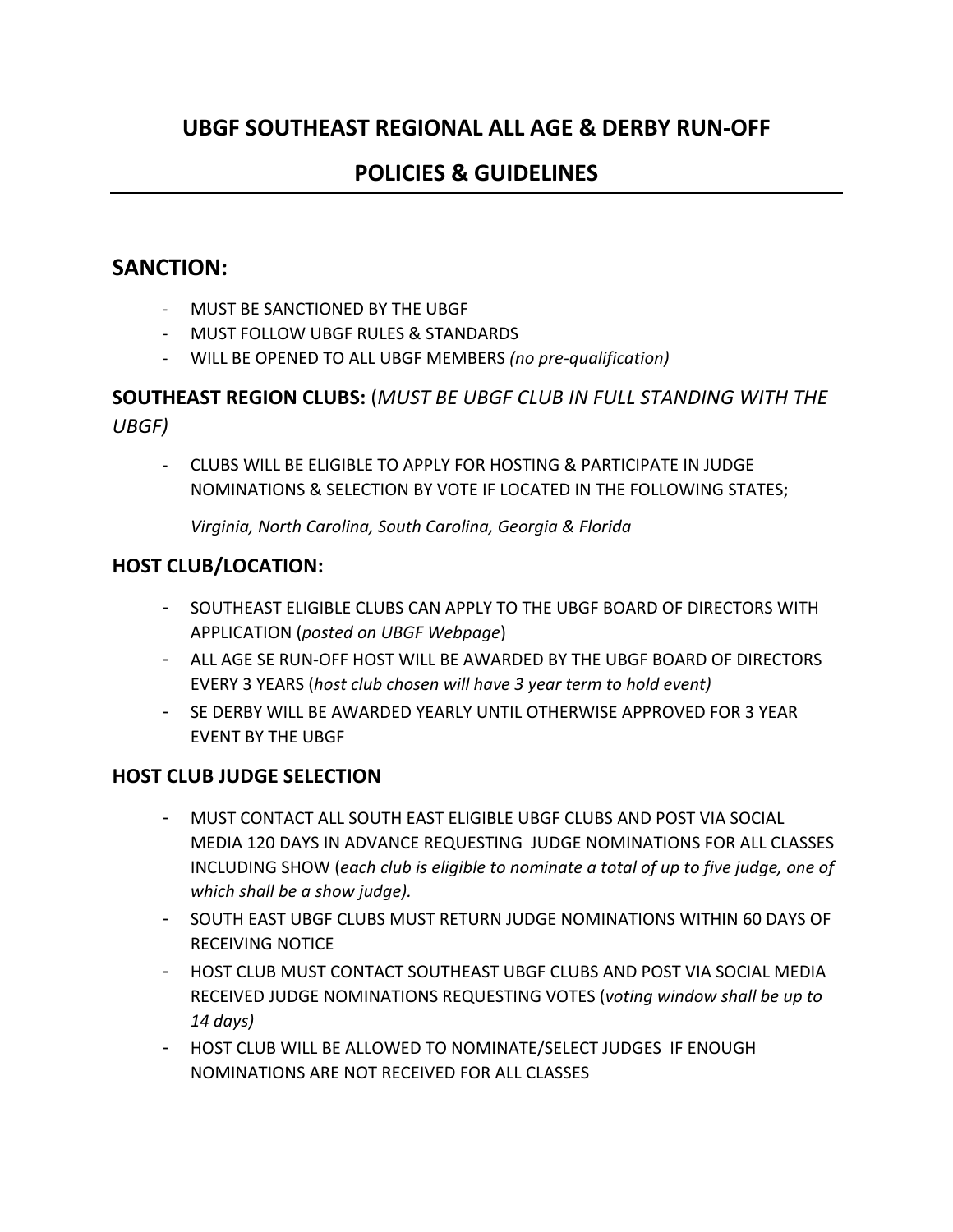#### **HOST CLUB TRIAL ADVERTISEMENT**

- MUST ADVERTISE SOUTHEAST REGIONAL RUN-OFF (*all age & derby)* VIA H & H MAGAZINE AND SOCIAL MEDIA. UBGF SHALL POST TRIAL/EVENT ON UBGF CALENDAR

### **HOST CLUB FEES TO UBGF**

- SE ALL AGE ENTRY FEE SHALL BE \$35
- SE DERBY ENTRY FEE SHALL BE NO LESS THAN \$25 OR GREATER THAN \$35
- HOST CLUB SHALL PAY UBGF 40% OF NET TRIAL PROCEEDS (*remainder proceeds after trial expenses of judges, trial awards and advertisements)* COLLECTED FROM ENTRIES & SPONSORS

### **AWARDS (***FIELD & SHOW)*

- ALL FIELD CLASS WINNERS  $1^{ST}$  NBO SHALL BE AWARDED A TROPHY AND ROSSETTE (*or equivalent plaque or prize).* MINIMUM COLUMN TROPHY HEIGHT SHALL BE NO LESS THAN 36" FOR 1<sup>ST</sup> PLACE AND CAN REDUCE IN HEIGHT ACCORDINGLY FOR 2<sup>ND</sup>,  $3<sup>RD</sup>$ ,  $4<sup>TH</sup>$  & NBQ
- ALL SHOW WINNERS 1ST NBQ SHALL BE AWARDED A TROPHY AND CERTIFICATE (*or equivalent plaque or prize).* MINIMUM COLUMUN TROPHY HEIGHT SHALL BE NO LESS THAN 36" FOR 1<sup>ST</sup> PLACE AND CAN REDUCE IN HEIGHT ACCORDINGLY FOR 2<sup>ND</sup>, 3<sup>RD</sup>,  $4<sup>TH</sup>$  & NBO
- GRAND FINAL WINNER & RUNNER UP SHALL BE AWARDED A TROPHY (*OR EQUIVELENAT PLAQUE*) AND A PRIZE. MINIMUM COLUMN TROPHY HEIGHT SHALL BE NO LESS THAN 36" FOR GRAND FINAL WINNER AND CAN REDUCE IN HEIGHT ACCORDINGLY FOR RUNNER UP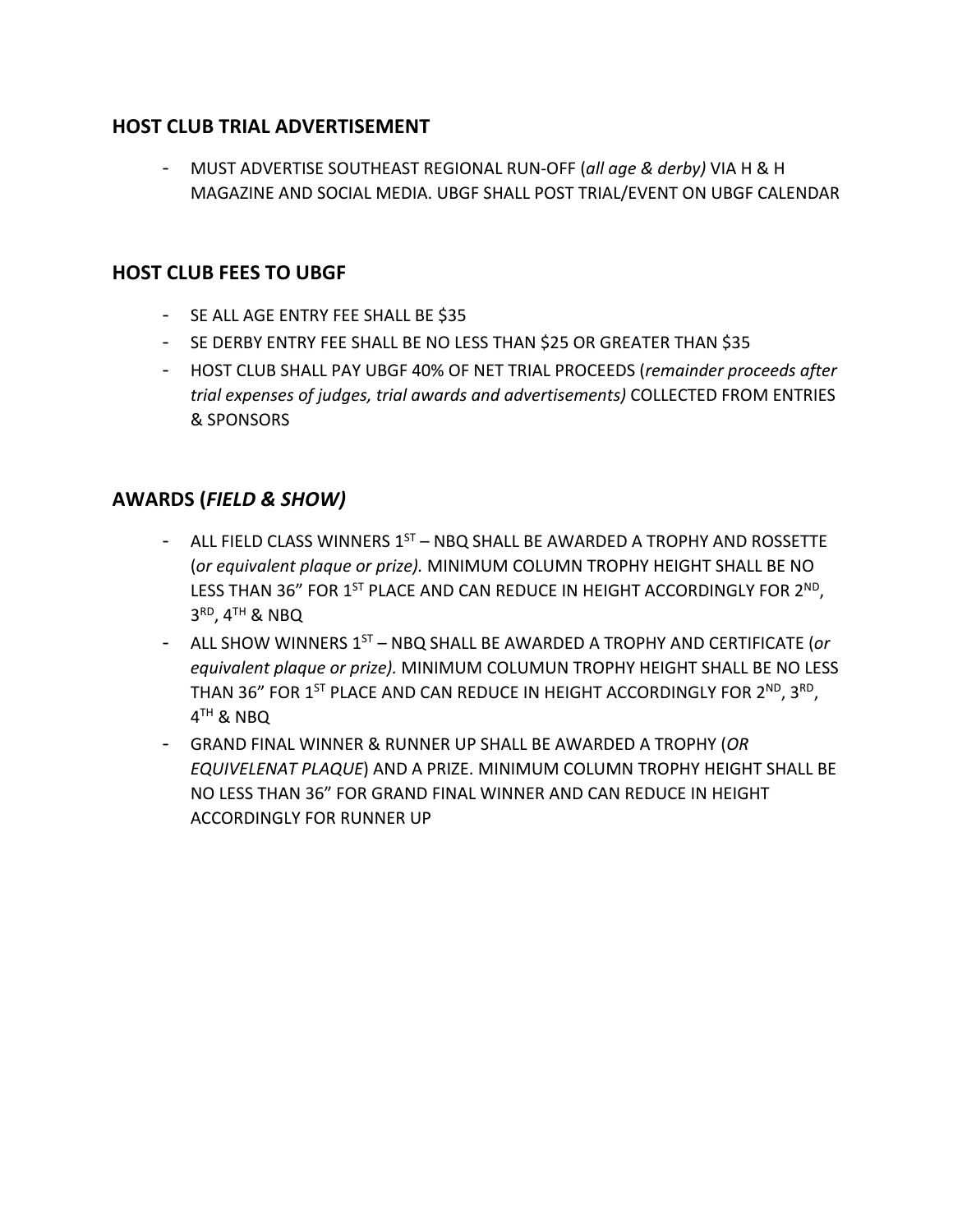## **Club Application to Host the 2023 UBGF Southeast Regional Runoff**

Please feel welcome to attend the Board of Directors meeting held on August 4, 2022, to present your application, in lieu of a representative not being present at the meeting remit applications to Brad Wilcox, UBGF Recording Secretary (P.O.Box 62, Hanover, Virginia 23069, bawilcox23069@gmail.com), prior to this meeting.

| Please select one:                                     |
|--------------------------------------------------------|
| ___Derby Runoff                                        |
| ___All Age Runoff                                      |
| ___Both Events                                         |
|                                                        |
| Location:__________________________                    |
| Nearby hotels: _________________________               |
| Number of available kennels:                           |
| Use of horses: Yes No                                  |
| Does your club have a kitchen? Yes No                  |
| If so, would the kitchen staff be taking care of meals |

P. If not, what food services are used for trials?\_\_\_\_\_\_\_\_\_\_\_\_\_\_\_\_\_\_\_\_\_\_\_\_\_\_\_\_\_\_\_\_\_\_\_\_\_\_\_\_\_\_\_\_\_\_\_\_\_\_\_\_\_\_

 $\mathcal{L}_\text{max} = \mathcal{L}_\text{max} = \mathcal{L}_\text{max} = \mathcal{L}_\text{max} = \mathcal{L}_\text{max} = \mathcal{L}_\text{max} = \mathcal{L}_\text{max} = \mathcal{L}_\text{max} = \mathcal{L}_\text{max} = \mathcal{L}_\text{max} = \mathcal{L}_\text{max} = \mathcal{L}_\text{max} = \mathcal{L}_\text{max} = \mathcal{L}_\text{max} = \mathcal{L}_\text{max} = \mathcal{L}_\text{max} = \mathcal{L}_\text{max} = \mathcal{L}_\text{max} = \mathcal{$ 

\_\_\_\_\_\_\_\_\_\_\_\_\_\_\_\_\_\_\_\_\_\_\_\_\_\_\_\_\_\_\_\_\_\_\_\_\_\_\_\_\_\_\_\_\_\_\_\_\_\_\_\_\_\_\_\_\_\_\_\_\_\_\_\_\_\_\_\_\_\_

 $\mathcal{L}_\text{max} = \mathcal{L}_\text{max} = \mathcal{L}_\text{max} = \mathcal{L}_\text{max} = \mathcal{L}_\text{max} = \mathcal{L}_\text{max} = \mathcal{L}_\text{max} = \mathcal{L}_\text{max} = \mathcal{L}_\text{max} = \mathcal{L}_\text{max} = \mathcal{L}_\text{max} = \mathcal{L}_\text{max} = \mathcal{L}_\text{max} = \mathcal{L}_\text{max} = \mathcal{L}_\text{max} = \mathcal{L}_\text{max} = \mathcal{L}_\text{max} = \mathcal{L}_\text{max} = \mathcal{$ 

\_\_\_\_\_\_\_\_\_\_\_\_\_\_\_\_\_\_\_\_\_\_\_\_\_\_\_\_\_\_\_\_\_\_\_\_\_\_\_\_\_\_\_\_\_\_\_\_\_\_\_\_\_\_\_\_\_\_\_\_\_\_\_\_\_\_\_\_\_\_

Brief description of running grounds (terrain, game, etc.)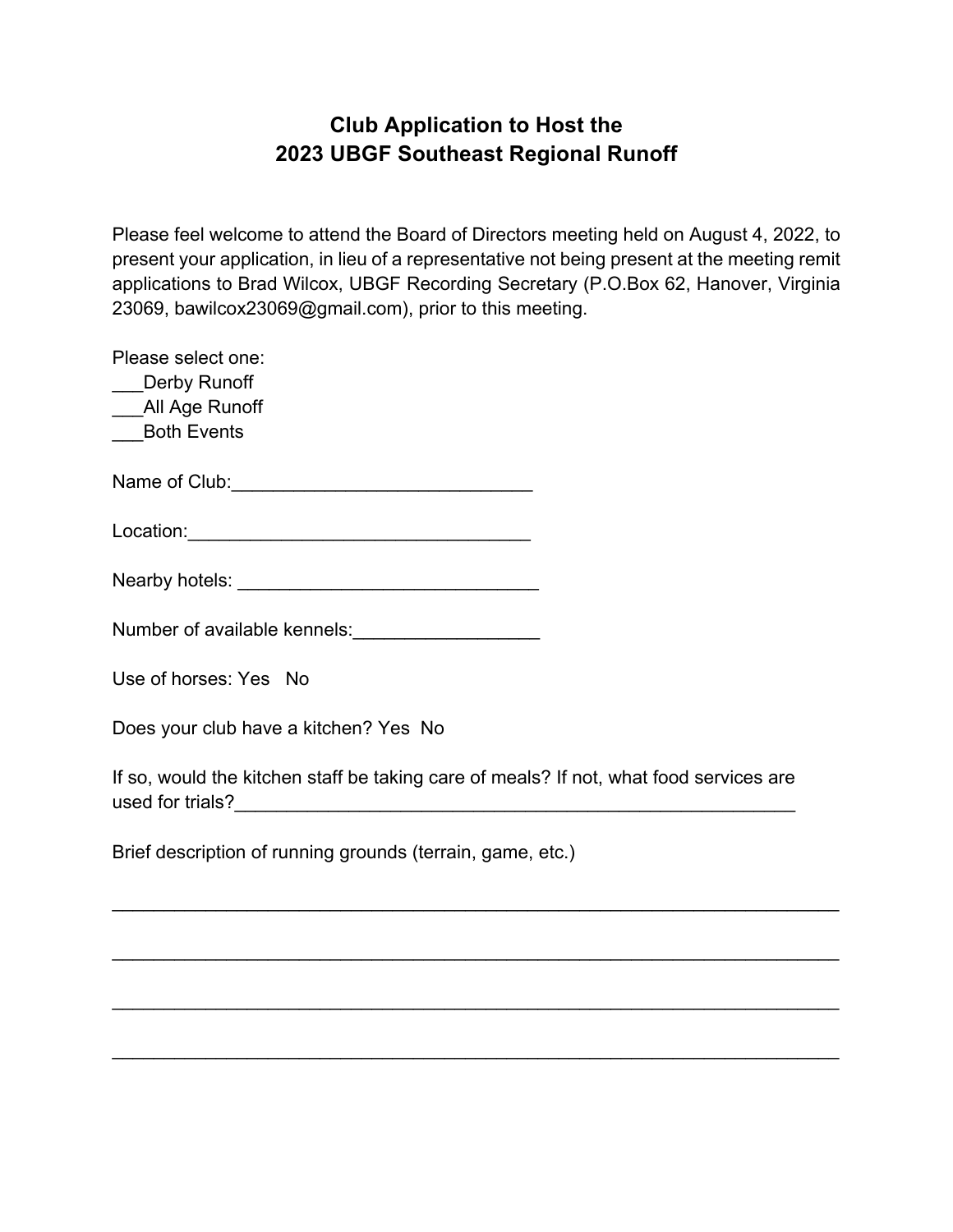

**H&H Publishing Company Hounds and Hunting & Better Beagling 12973 Rocky Ridge Rd. • Collinsville, MS 39325 601.710.5276**

# **Minimum Requirements for Hall of Fame**

### **For Deceased and Living Beaglers**

To be considered for induction into the Hounds and Hunting Hall of Fame a beagler must meet these minimum requirements:

1) At least ten years of participation in the organized sport of beagling.

2) Candidates must demonstrate a dedication to the sport by doing more than just entering dogs at trials (i.e., holding offices, managing successful kennels, and breeding programs, and stepping up to assist where there is a need).

3) Contribution to the sport. The people who make it happen in various ways, make it possible for others to have clubs and federations at which to compete.

4) Achievements, not just people who finish the most dogs but important to have had success in the sport. A candidate must demonstrate excellence in some or all of the facets of our sport. For example, breeding, field performance, judging, and club or association participation.

5) A candidate should demonstrate good character, someone who is gracious in defeat as well as victory. The candidate should be someone that promotes the sport in a positive light. A person of high integrity, someone people look up to. Someone that has been devoted to the success and growth of the sport. Promoting and helping the youth of our sport is paramount for the success of our sport.

6) A candidate is someone who should display excellence and has earned the respect of the Beagling world.

### **Qualifications for Deceased Hounds**

1) For a hound to be considered for the Hall of Fame it must have displayed excellence above and beyond normal achievement. This may be considered in many ways: as a performer in field trials, as a producing hound, either male or female. For a hound to be considered it must have displayed a big impact on our sport and the breed itself.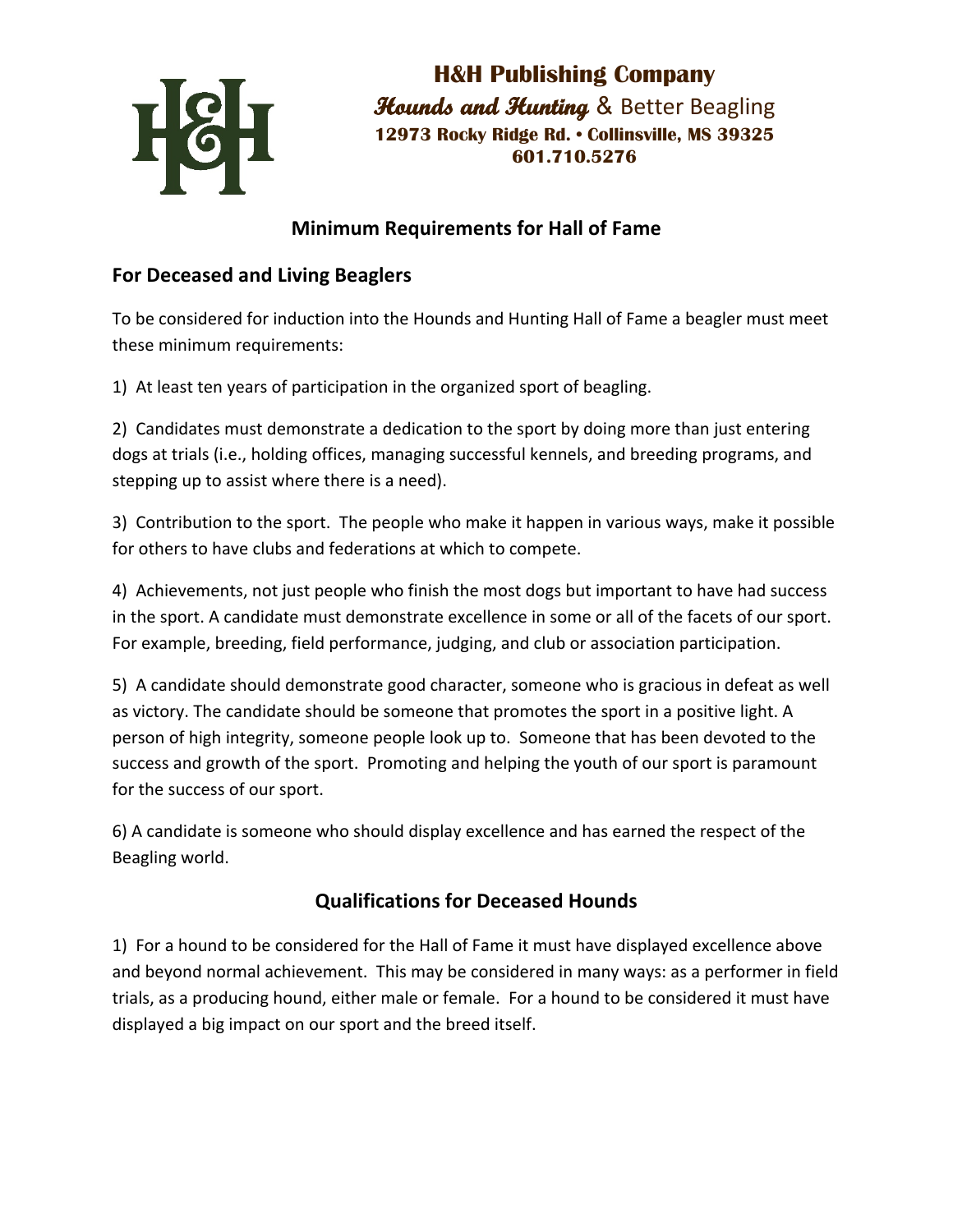# **UBGF HALL OF FAME NOMINATIONS**

| (PLEASE NOMINATE ONE FOR EACH CATEGORY & LIST A BREIF DESCRIPTION OF<br>THE CREDENTIALS OF YOUR NOMINEE) |  |  |  |
|----------------------------------------------------------------------------------------------------------|--|--|--|
|                                                                                                          |  |  |  |
|                                                                                                          |  |  |  |
|                                                                                                          |  |  |  |
|                                                                                                          |  |  |  |
|                                                                                                          |  |  |  |
|                                                                                                          |  |  |  |
|                                                                                                          |  |  |  |
|                                                                                                          |  |  |  |
|                                                                                                          |  |  |  |
|                                                                                                          |  |  |  |
|                                                                                                          |  |  |  |
|                                                                                                          |  |  |  |
|                                                                                                          |  |  |  |
| HOUND                                                                                                    |  |  |  |
|                                                                                                          |  |  |  |
|                                                                                                          |  |  |  |
|                                                                                                          |  |  |  |
|                                                                                                          |  |  |  |